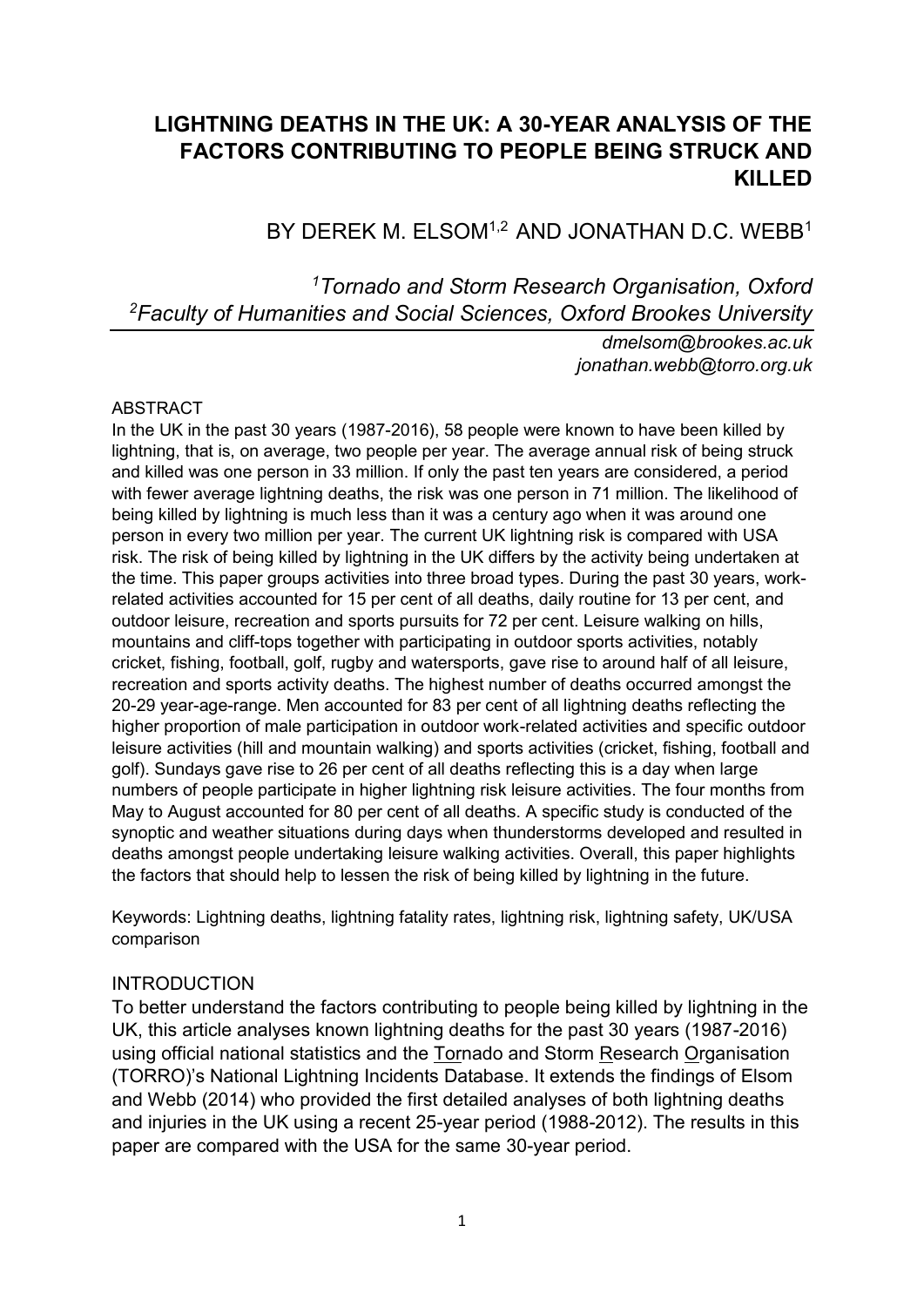#### DATA SOURCES

The annual number of lightning deaths are provided by the Office for National Statistics for England and Wales (available from 1852 to the present), the Northern Ireland Statistics and Research Agency (1964 to present) and the National Records of Scotland (1951 to present). They are based on death certificates registered in the UK in which lightning is the 'underlying cause of death' (Figure 1). Currently, such deaths are coded as X33 ('victim of lightning') in the International Classification of Diseases (ICD), Tenth revision, 1990. Deaths caused indirectly by lightning, such as when someone is killed in a house or factory by a fire started by lightning, are not included in these statistics. Annual reports provide the number, gender and age range of those killed but not the date and detailed circumstances in which someone died. ICD10 sub-codes X33.00 to XX33.99 are used by the national statistics agencies to indicate broadly where the fatal incident occurred and the general activity being undertaken at the time but the information is of limited use in this study. For example, X33.09 refers to a 'victim of lightning, home, during unspecified activity', X33.20 a 'victim of lightning, school, other institution and public administrative area, while engaged in sports activity', X33.62 a 'victim of lightning, industrial and construction area, while working for income', and X33.72 a 'victim of lightning, farm, while working for income'. Unfortunately, such codes omit key information needed to better understand the circumstances which put a person at risk of being killed by lightning. Information needed includes the type of sport or leisure activity being undertaken when killed, such as whether they were hill walking, swimming in the sea, fishing or playing golf. A significant number of people are killed when sheltering under a tree which is struck by lightning but the official sub-codes do not provide this information. If killed inside a building, the sub-code offers no insight as to whether it was a substantial building or a small structure (hut, shed, park shelter). If killed indoors, the sub-codes do not state whether the person was using a corded telephone or standing by a window or external door. If killed on a farm, the agricultural activity such as either working outdoors or in a barn remain unknown as does whether, say, they were driving a tractor or riding a horse.

*Figure 1. Cloud-to-ground lightning poses a significant risk of injury or death, especially if a person is outdoors. Lightning at Godalming, Surrey, on the night of 15 September 2016 (Copyright: Tim Moxon, [www.weatherstudios.com\)](http://www.weatherstudios.com/).*

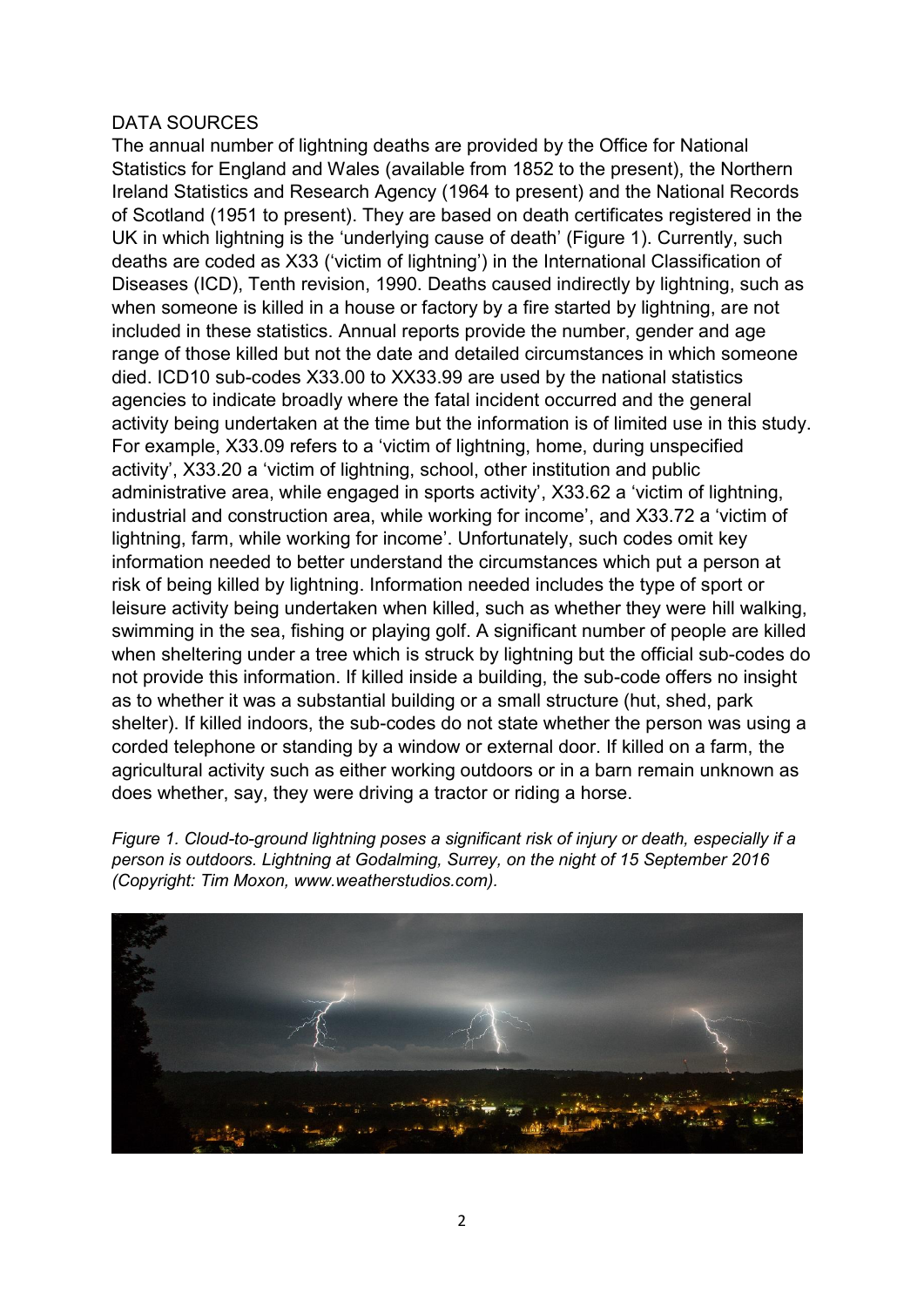To expand the official fatality statistics, TORRO has been compiling details of UK lightning deaths and injuries reported in news media reports and from other sources (e.g. meteorological and medical journal articles; reports send in by TORRO members) since 1993 (Elsom, 1994). This database has been subsequently and retrospectively extended back to the nineteenth century (Elsom, 2015). Annual reports on personal-injury lightning incidents are published in the *International Journal of Meteorology* (e.g. Elsom and Webb, 2015a; Elsom et al., 2016). One key source for detailed information on UK lightning fatalities has been from observers' reports of the Thunderstorm Census Organisation (TCO) established in 1924. This organisation was taken over by TORRO in 1982 (Elsom and Webb, 2015b) with annual thunderstorm reports being published in the *International Journal of Meteorology* (e.g. Webb, 2015; Webb, 2016).

The TORRO dataset is cross-matched with the data published by the appropriate official statistics agency using the latter's entry of year of the lightning fatality, gender and age. On occasions, the official entry may report a lightning fatality one calendar year later than it actually happened because the Coroner's Inquest on that person's death had been delayed until the following year. For example, the Northern Ireland Statistics and Research Agency lists a male death, 25-29 years of age, in 2007. However, the TORRO dataset has no known lightning fatalities in Northern Ireland in 2007. Instead the agency's entry actually refers to the death of a 29-year-old off-duty soldier which took place near a stone hut on the top of Slieve Donard, County Down, the highest mountain (850 m) in Northern Ireland and part of the Mourne Mountains, on Saturday 8 April 2006 but the Coroner's Inquest was not held until May 2007. Lucas (2009) also confirms this 2006 fatality was the only known lightning death in Northern Ireland during the period from 1982-2003. The National Office for Statistics in England and Wales lists an entry for the death of a 20-24 year-old man in 2007. This corresponds to the TORRO entry for a lightning death of a 24-year-old man at Warwick on Saturday 22 July 2006. He was struck as he was leaving a Folk Festival, and crossing Castle Bridge, and died six days later is hospital when his life support was turned off because of severe brain damage. The Coroner's Inquest was not held until January 2007 which explains the belated official entry for this lightning death. In four cases, the TORRO dataset lists a known lightning fatality which is not included in the official statistics. However, TORRO's detailed information makes it evident that a fatality in which lightning was the underlying cause did happen in England in 1989, 2006 and 2012, and in Scotland in 1998. For four official national agency entries for England and Wales (two in 1999; one in 2006 and 2013), TORRO does not, as yet, have information but it continues to search for these details. The combined database for lightning deaths in the UK is presented in Figure 2.

*Figure 2. Annual number of deaths caused by lightning in the UK in the past 30 years (1987- 2016)*.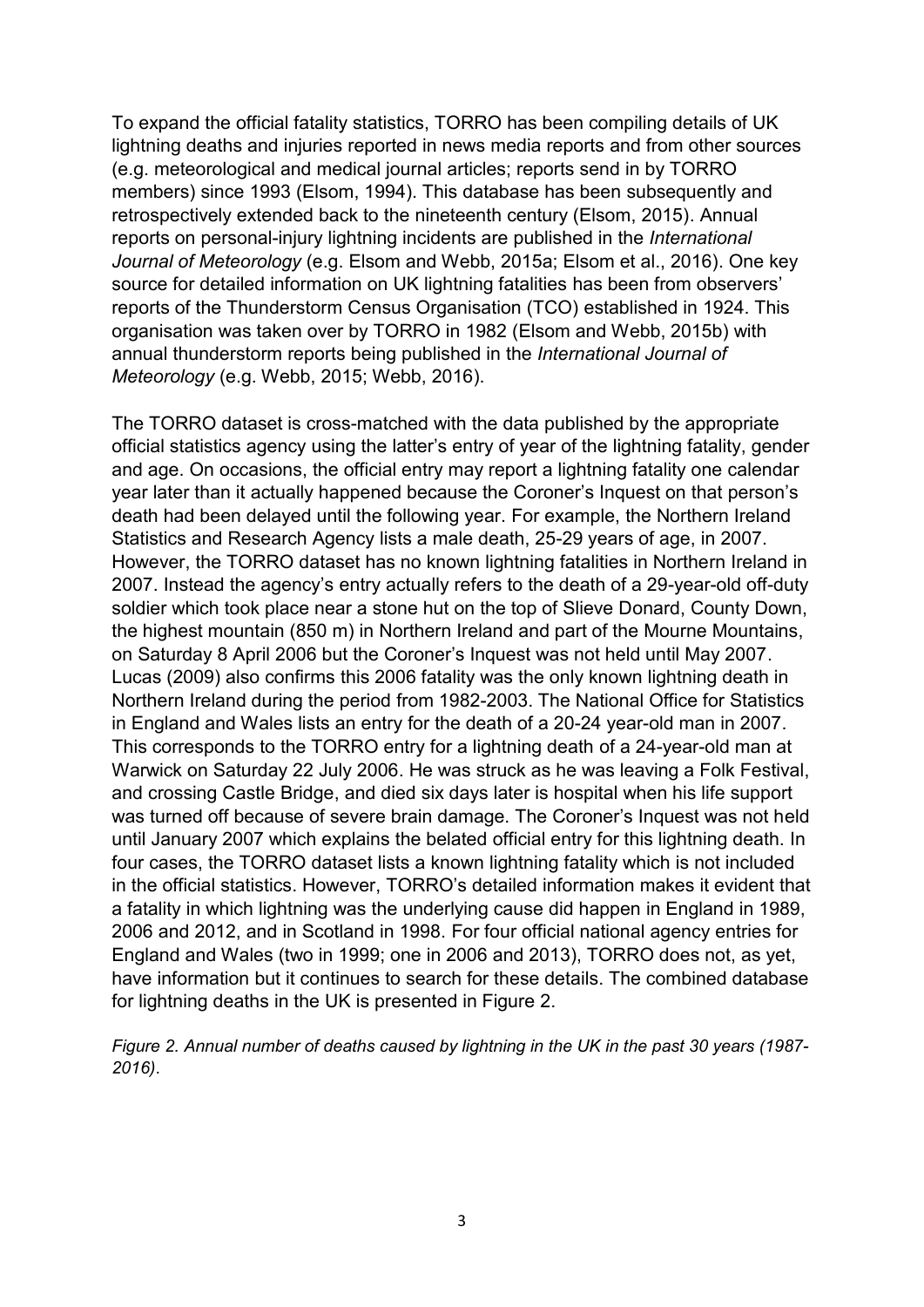

ANNUAL NUMBER OF LIGHTNING DEATHS

In the past 30 years, 58 people have been killed by lightning in the UK, that is, on average two people per year. Figure 1 highlights the annual variation during this period and it is evident that, for example, the early half of the period experienced more years with three or more deaths than the latter half of the period when there were even seven years recording zero deaths (2000, 2001, 2007, 2008, 2010, 2011, 2016). The general reduction in the annual number of deaths within this 30-year period reflects a continuation of a long-term downward trend since the midnineteenth century as highlighted by Elsom (2015). For example, during the corresponding 30-year period a century ago (1887-1916) there were 553 lightning deaths with an average of 18 deaths per year, much higher than the modern period (Table 1).

| Table 1. Total number and average annual number of UK lightning deaths in 30-year |  |  |  |
|-----------------------------------------------------------------------------------|--|--|--|
| periods: 1987-2016 and 1887-1916.                                                 |  |  |  |

| 30-year   | Total  | Annual  | Highest   | Lowest year | $%$ male |
|-----------|--------|---------|-----------|-------------|----------|
| period    | number | average | vear      |             |          |
| 1987-2016 | 58     |         | 6 (1999)  | 0 (several  | 83%      |
|           |        |         |           | years since |          |
|           |        |         |           | 2000)       |          |
| 1887-1916 | 553    | 18      | 48 (1895) |             | 87%      |
|           |        |         |           | (1902,1906, |          |
|           |        |         |           | 1909)       |          |

*Note: The number of lightning deaths for the 1887-1916 period above are based on official statistics for England and Wales and from TORRO records for Northern Ireland and Scotland. Official national records for Northern Ireland and Scotland were not compiled for those years. However, TORRO's ongoing search for lightning deaths reported in national, regional and local newspapers for the*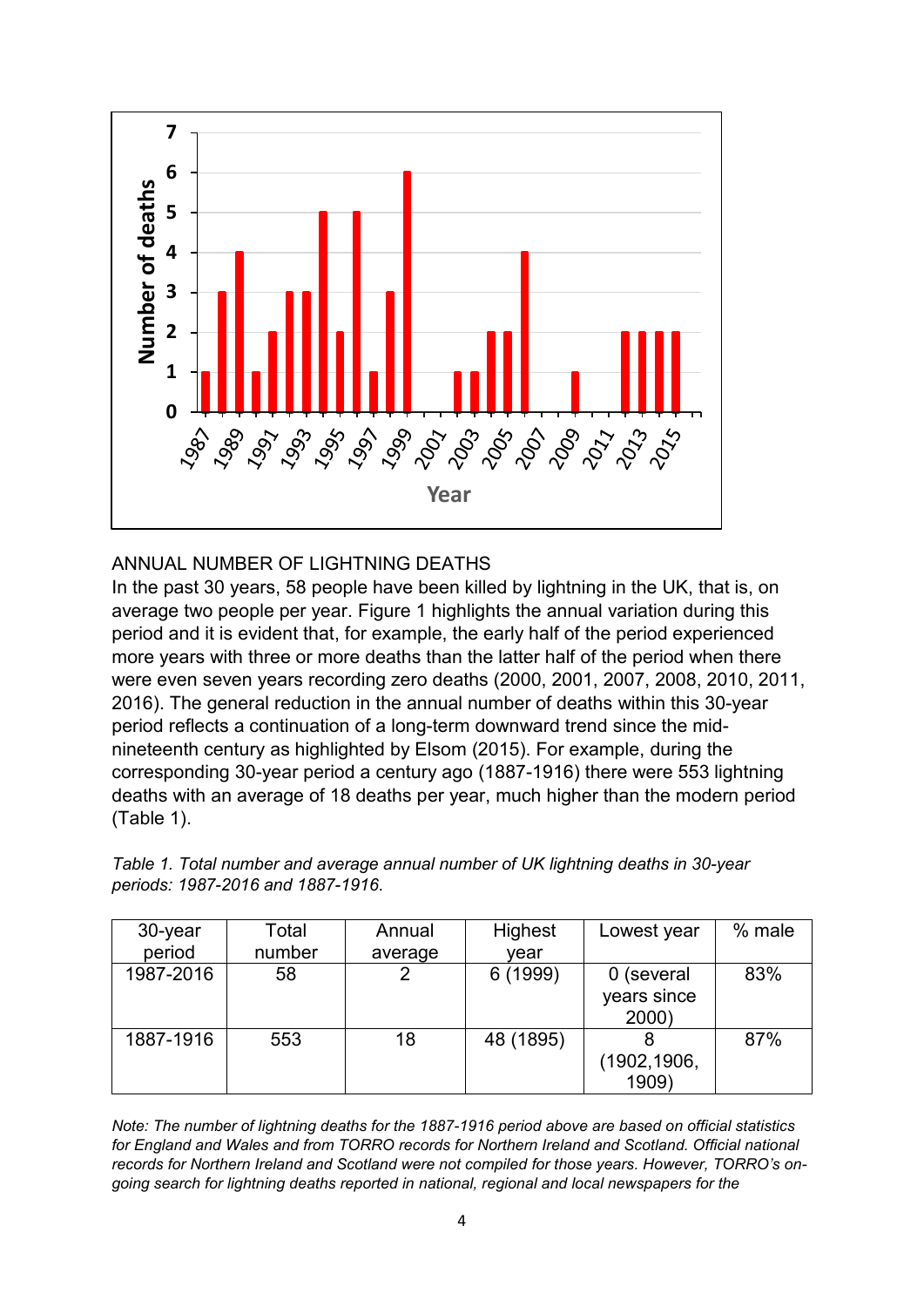*nineteenth and twentieth centuries suggests another 30 deaths (and possibly more) occurred in Scotland and Northern Ireland during 1887-1916. This produces a UK total of 553 (523 + 30) deaths and an average of 18.4 deaths per year.*

## RISK OF BEING KILLED BY LIGHTNING

Lightning has been the underlying cause of death in the UK of 58 people in the past 30 years (1987-2016) or, on average statistically, 1.9 deaths per year. The UK population during that time increased from 56.8 million in 1987 to 65.5 million (provisional estimate) in 2016 and averaged 60.1 million over that period. This indicates the risk of being killed by lightning in any one year is 1.9/60.1 million, that is, 0.03 deaths per million population per year (M-1yr-1 ) or simply one death for every 33 million people (Table 2). For comparison, a century ago, the comparable 30-year period (1887-1916) experienced an average of 18.4 deaths amongst an average UK population of 38.3 million. This indicates the risk of being killed by lightning in any one year a century ago was 18.4/38.3 million or approximately 0.5  $M^{-1}yr^{-1}$ , that is, one death in around 2 million people (Table 2).

| 30-year period | Annual<br>average<br>deaths | Average annual<br>population | Average<br>number of<br>deaths per<br>million per<br>year $(M^{-1}yr^{-1})$ | Risk of one<br>death per X<br>million<br>(rounded to<br>a million) |
|----------------|-----------------------------|------------------------------|-----------------------------------------------------------------------------|--------------------------------------------------------------------|
| 1987-2016      | 1.9                         | 60.1 million                 | 0.03                                                                        | 1 in 33<br>million                                                 |
| 1887-1916      | 18.4                        | 38.3 million                 | 0.48                                                                        | 1 in 2 million                                                     |

| Table 2. Risk of lightning deaths in recent and historical 30-year periods in the UK. |  |
|---------------------------------------------------------------------------------------|--|
|---------------------------------------------------------------------------------------|--|

*Note: Refer to the note about annual average lightning deaths below table 1. Also, for the 1887-1916 period, census data gives an average population total of 32.6 million for England and Wales. Average population totals for Northern Ireland and Scotland are estimated at 1.2 million and 4.5 million respectively.*

Table 3 presents the UK lightning risk for the most recent ten-year period (2007- 2016) of one in 71 million compared with the comparable period a century ago (1907-1916) of one in 2 million. The current annual lightning fatality risk, whether based on the recent 30-year or 10-year period, represents a considerable lessening of the lightning risk compared with a century ago as also shown by Elsom (2015) (Figure 3).

*Table 3. Risk of lightning deaths in recent and historical 10-year periods in the UK.*

| 10-year period | ∣ Annual<br>average<br>deaths | Average annual<br>population | Average<br>number of<br>deaths per | Risk of one<br>death per X<br>million |
|----------------|-------------------------------|------------------------------|------------------------------------|---------------------------------------|
|                |                               |                              | million per                        | (rounded to                           |
|                |                               |                              | vear $(M^{-1}vr^{-1})$             | a million)                            |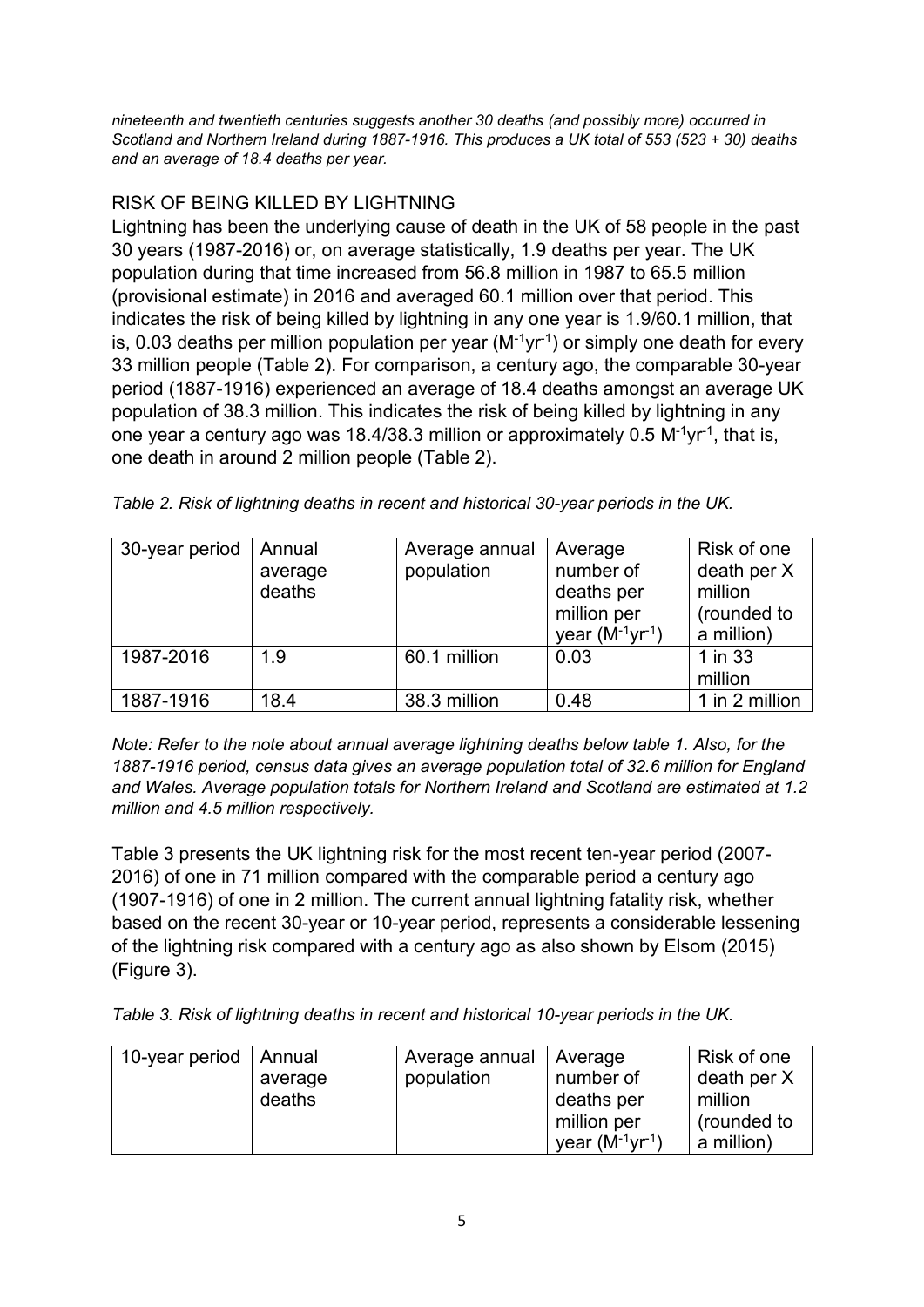| 2007-2016 | 0.9  | 63.5 million | 0.014     | -74<br><i>in</i> |
|-----------|------|--------------|-----------|------------------|
|           |      |              |           | million          |
| 1907-1916 | 17.8 | 41.4 million | 0.5(0.47) | 1 in 2 million   |

*Note: The annual average number of UK lightning deaths and population were obtained following similar assumptions to those explained in the notes below Tables 1 and 2.*

*Figure 3. Lightning has caused fewer annual deaths since 2000 than in any similar length of period since the nineteenth century. Lightning at Godalming, Surrey, on the night of 15 September 2016 (Copyright: Tim Moxon, [www.weatherstudios.com\)](http://www.weatherstudios.com/).*



The risk of being killed or injured by lightning is much greater as many more people are injured than die. Elsom and Webb (2014) found the average ratio of the annual number of injuries to deaths in the UK was 14:1 for a recent 25-year study period. A lower ratio of 10:1 was suggested for the USA and some other countries (Holle, 2008). The lower ratio found for these countries probably arises because those analyses included fewer numbers of people who experienced minor, non-burn injuries and who were not treated medically. In contrast, the TORRO National Lightning Incidents Database includes minor injury incidents such as when a person reported, say, being thrown to the ground, suffering temporary paralysis or weakness in one or more limbs, or experiencing a tingling electrical effect as a result of a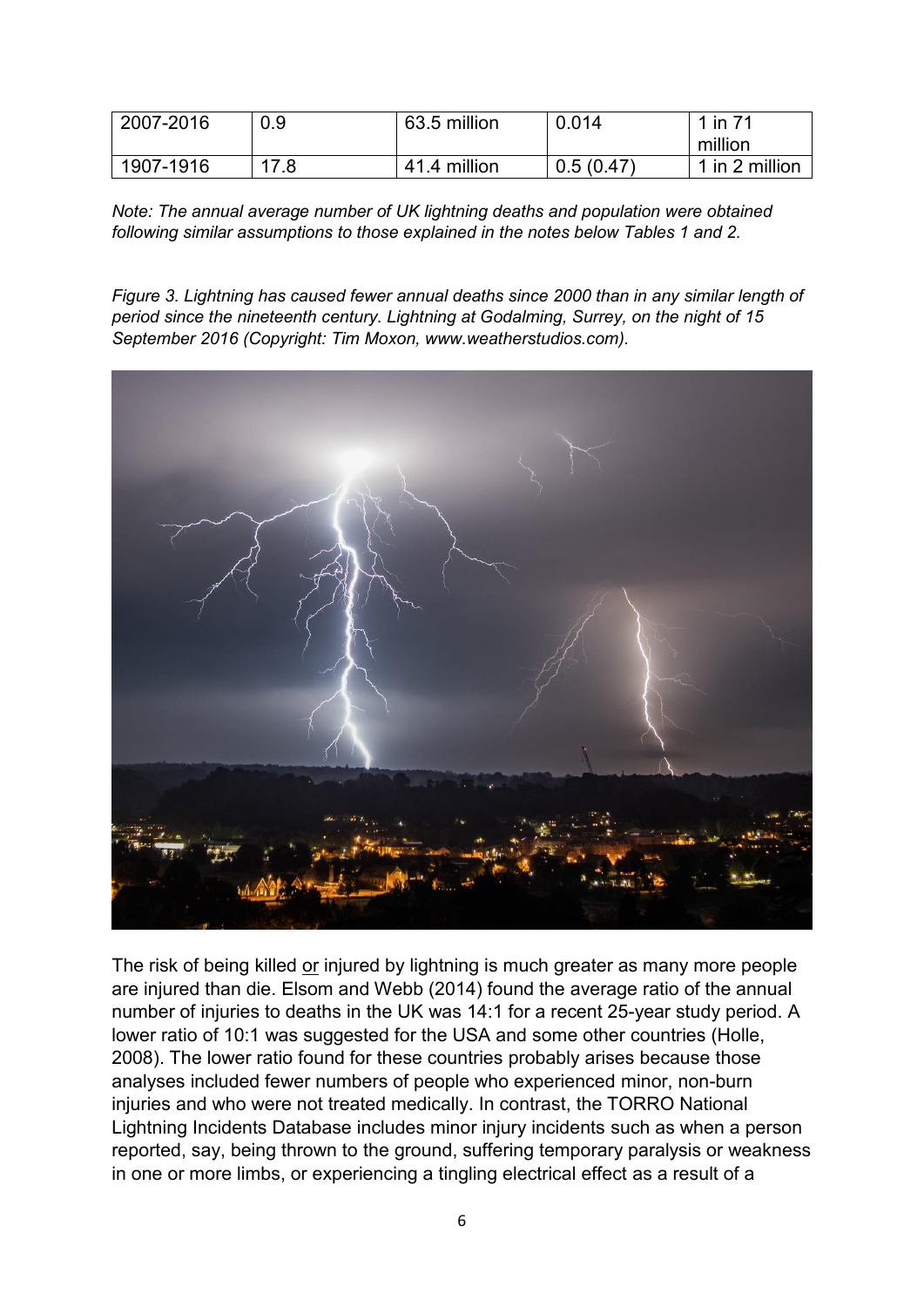nearby lightning strike but they did not refer themselves for medical treatment. Using both ratios (10:1 and 14:1) suggests the UK risk of being struck by lightning and experiencing an injury or death for the most recent 10-year period (2007-2016) is 0.9 deaths + 9.0 injuries/63.5 million or 0.9 deaths + 12.6 injuries/63.5 million, that is, an average risk of between 0.16 to 0.21 per  $M^{-1}yr^{-1}$  or, more simply, around one person in every 5 to 6 million people.

### COMPARING THE ANNUAL NUMBER OF LIGHTNING DEATHS AND LIGHTNING RISK IN THE USA WITH THE UK

Not surprisingly, the number of lightning deaths in the USA is much higher than the UK because it includes areas with considerably higher thunderstorm activity and lightning flash densities (Christian et al., 2003; King, 2003) and a population that is five times that of the UK. The number of lightning deaths has fallen during the past 30 years from 60-80 deaths in the earlier years to 20-40 deaths in the latter years (Figure 4). The average number of annual fatalities was 46.8 deaths in the 30-year period 1987-2016. The mid-year population rose from 242 million in 1987 to 323 million by 2016. Consequently, the annual average risk of being killed by lightning in the USA during that period was 46.8 deaths/284.3 million, that is,  $0.165 \text{ M}$ <sup>-1</sup>yr<sup>-1</sup> or one in 6 million people. Using only the past ten years (2007-2016) the annual average risk of being killed by lightning in the USA was 30.4 deaths/311.9 million, that is,  $0.098 \, \text{M}^{-1} \text{yr}^{-1}$  or one in 10 million. In other words, comparing the USA results with those summarised in Tables 2 and 3 for the UK, the chances of being killed by lightning in the USA in recent years is significantly greater than in the UK. However, both the UK and USA currently experience relatively low fatality rates. Low fatality rates are also experienced in Australia, Canada, Japan and throughout Western Europe (Cooper et al., 2016; Holle, 2008, 2016). The most unfavourable (worst) rates are found in countries in Africa and South America where national fatality rates per million people per year exceed 0.6 M<sup>-1</sup>yr<sup>-1</sup> (one in 1.7 million) and, in a few cases, may even exceed 5.0 M-1yr-1 (one in 200,000 people)

*Figure 4. Annual number of lightning deaths in the USA in the past 30 years (1987-2016). A linear trend line has been added.*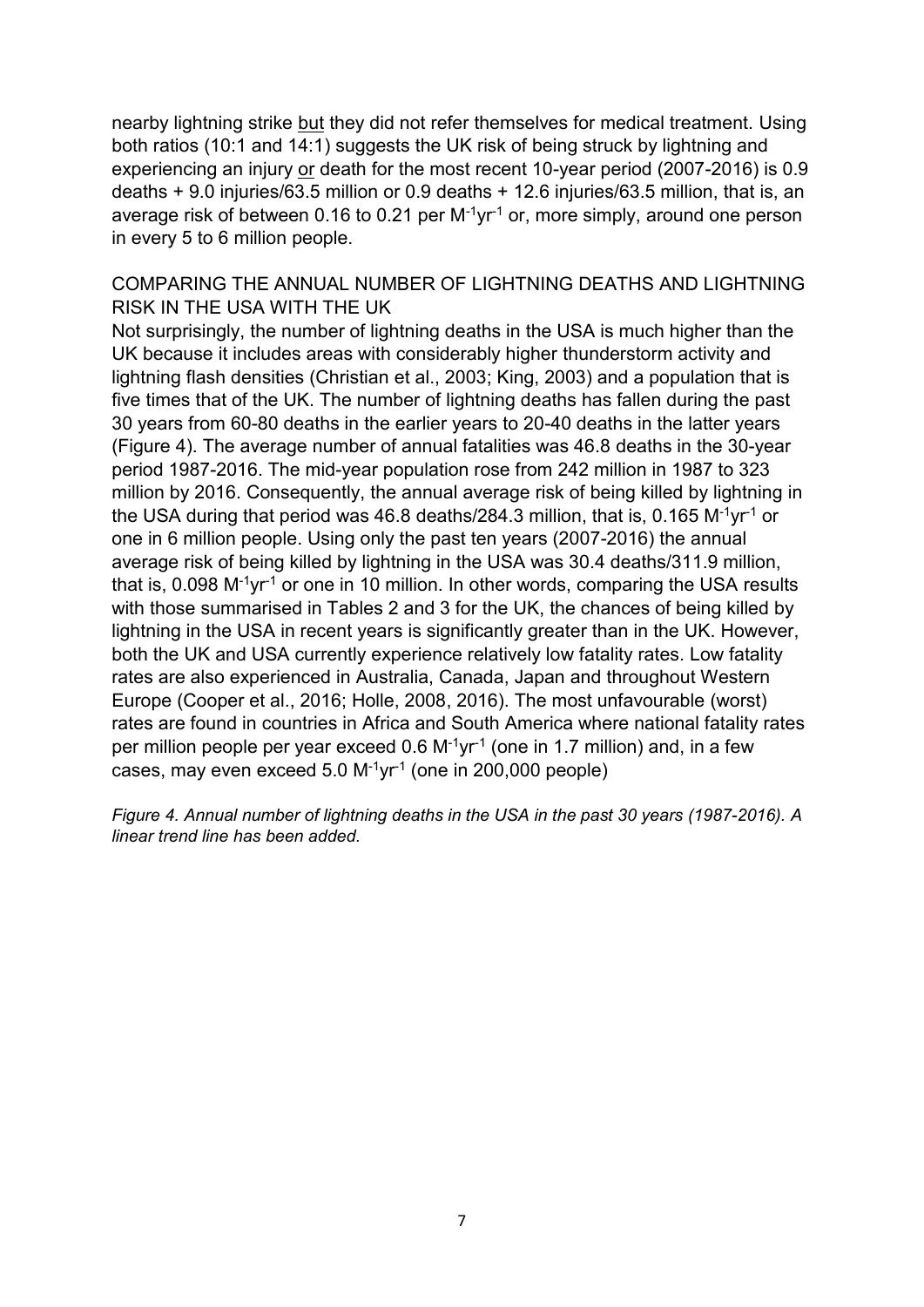

*Note: Data from National Weather Service <http://www.lightningsafety.noaa.gov/fatalities.shtml>*

### FACTORS INFLUENCING AN INDIVIDUAL'S RISK OF BEING KILLED BY **LIGHTNING**

Although the current risk of being killed by lightning In the UK is relatively low compared with other weather-related causes of death (e.g. exposure to excessive natural cold or heat), there are several factors which determine whether individuals are at greater or lesser risk than the national average risk of being killed by lightning:

1. *Home country*. England experiences a much higher incidence of thunderstorms and lightning flash densities than Northern Ireland, Scotland and Wales (refer to Figure 1 in Elsom, 2015, and Figure 2 in Webb, 2015 and Webb, 2016). Therefore, not surprisingly, most of the deaths in the UK during the past 30 years occurred in England (81 per cent, that is, 44 out of the 54 deaths with known locations) and few elsewhere: Northern Ireland (1 death), Scotland (6) and Wales (3). The four deaths for which the location is unknown refers to those listed by the National Office for Standards as 'England and Wales'.

2. *Activity being undertaken when lightning threatens*. Activities being undertaken at higher elevations (hills, mountains, moors, cliffs) will likely increase the risk of being struck compared with activities undertaken at lower elevations. Activities being undertaken in wide-open spaces (farm and sports fields, open water, beaches), where a person may be the highest point around, are at greater risk than those undertaken in relatively enclosed areas such as in towns and cities. In urban areas, there are many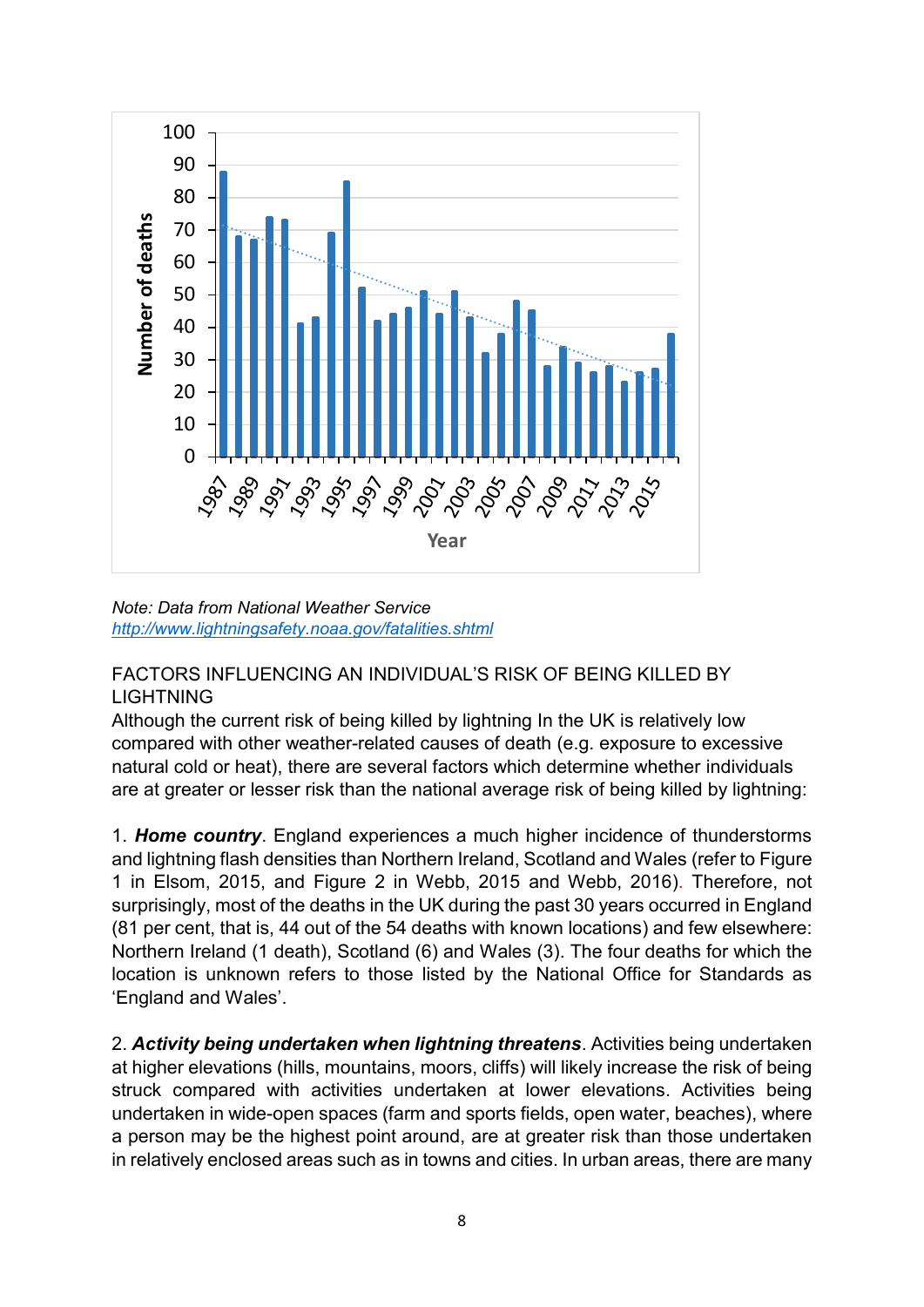high buildings, street light poles and television aerials which are more likely to be struck by lightning than someone in a street or garden.

3. *Actions taken or not taken when lightning threatens.* Getting to a safe shelter when lightning threatens may save a person's life although, too often, those killed or injured may have either failed to do so or did not do so quickly enough. Being on a hill or mountain when lightning threatens means someone is a very long way from a safe shelter (substantial building or metal-topped, enclosed vehicle). In contrast, being in an urban area means there are many nearby substantial buildings in which to shelter. Unfortunately, some people wait too long before seeking safety and are struck a short distance away from safety. Contributing to a slow response to the lightning threat may be background noise (urban noise; blustery winds; heavy rain) which limits an individual's ability to hear thunder. Nearby hills, trees or buildings may block a person's view of a developing thunderstorm. Some people do take prompt action when lightning threatens but that action is wrong and potentially fatal such as when seeking shelter under a tree or in a hut, shed, outhouse or unfinished building which lack adequate electrical earthing if lightning strikes this type of building (Figure 5).

*Figure 5. A person's decision to discontinue an activity when lightning threatens is often left too late and a safe shelter (substantial, electrically-earthed building or a metal-topped enclosed motor vehicle) cannot be reached in time. Lightning at Godalming, Surrey, on the night of 15 September 2016 (Copyright: Tim Moxon, [www.weatherstudios.com\)](http://www.weatherstudios.com/).*

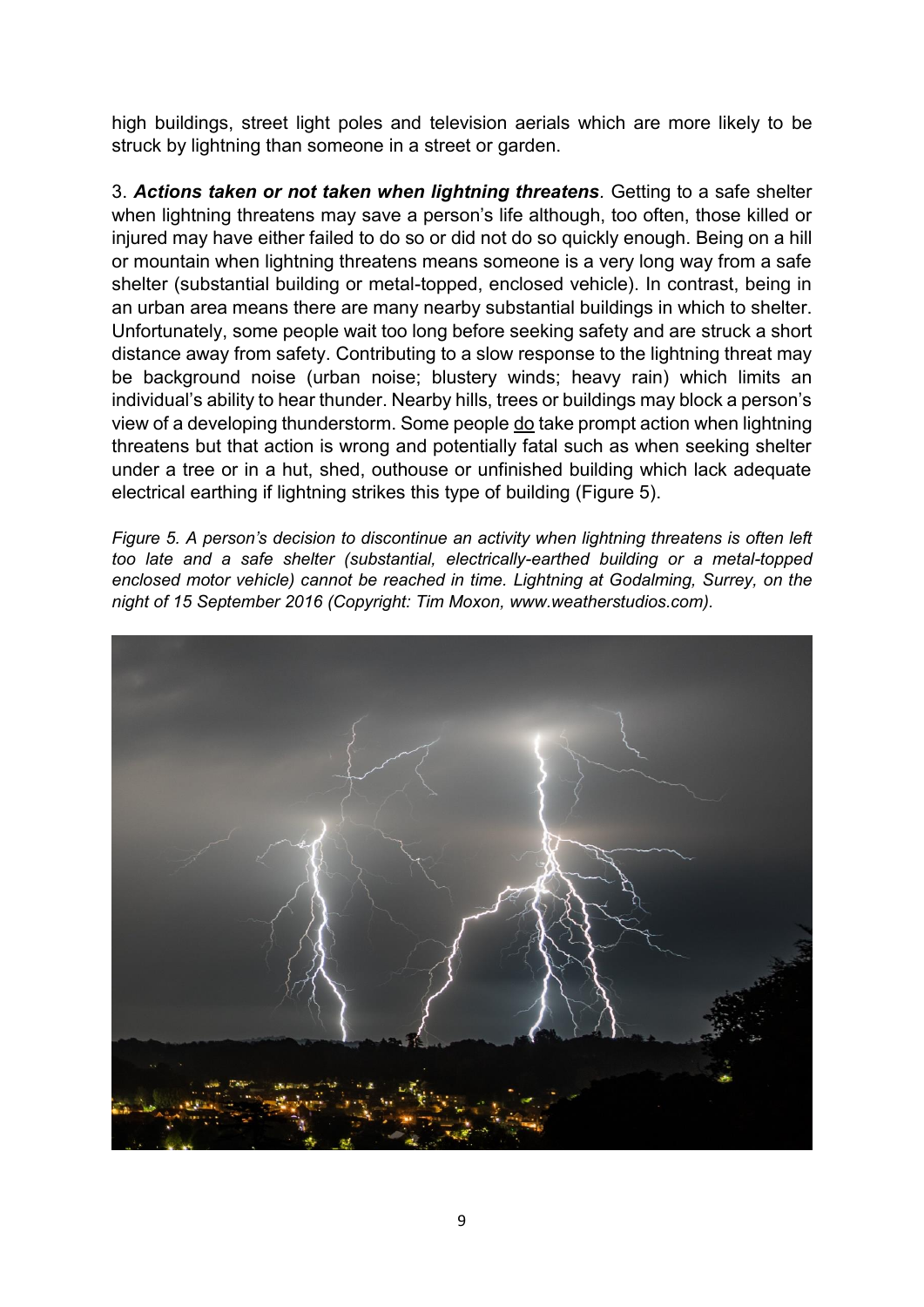4. *Whether resuscitation is attempted*. The most common cause of death due to lightning is cardiopulmonary arrest. Indeed, someone is highly unlikely to die unless cardiopulmonary arrest is sustained (Cooper et al., 2016). Prompt cardiopulmonary resuscitation (CPR) may prevent this from happening. Prior to the 1960s, few bystanders knew how to administer CPR. Also the time taken for paramedics to arrive with a defibrillator and other advanced cardiac life support took too long, especially if the incident happened in a remote area. TORRO's records reveal that, during the past 30 years, 20 lightning casualties are known to have been resuscitated and, together with follow-up hospital treatment, survived. A century ago these people would have very likely died.

5. *Gender?* Gender is not an underlying reason for increasing or decreasing the risk of being killed. Instead it is the type of activity being undertaken when lightning threatens in an area that is more important. More men than women tend to participate in activities considered high-risk of being struck by lightning. In a specific area, high elevations tend to be struck more by lightning than lower elevations so participating in hill and mountain walking, camping, climbing, fell running and mountain biking is a serious risk if thunderstorms develop. More men than women participate in these activities. Wide, open areas at lower elevations such as golf courses and sports fields (pitches), mean that a participant is the highest point in the vicinity to which the stepped leader of lightning can attach, and there is a higher proportion of men than women participating in these types of sports. The gender distribution of female/male participants in many sports is changing so a significantly higher female percentage of lightning deaths may occur in the future.

TYPES OF ACTIVITIES BEING UNDERTAKEN AT THE TIME OF DEATH Of the 58 lightning deaths in the past 30 years, the activity being undertaken by the deceased at the time they were struck was known for 54 people. This sample of lightning deaths provides a vital insight into the range of activities being undertaken by people when they were struck and killed by lightning in the past few decades. Percentages are employed in this analysis for convenience but, where appropriate, absolute numbers are stated too.

Three broad groups of activities can be identified, as employed by Elsom (2015) for the UK and Jensenius (2016) for the USA. These are: 'work' (indoors and outdoors), 'involved in the daily routine (indoors and outdoors), including travelling to and from home to work or school' and 'participating in leisure, recreation and sports activities'. The activity being undertaken when killed refers to the activity which placed that person at risk. When struck by lightning while 'walking the dog', this could be categorised as being involved in the daily routine or a leisure activity. A distinction is made in this analysis by categorising this activity as 'daily routine' if it is undertaken near the home, that is, in the local area (in nearby streets, a park or common) but as a leisure activity if undertaken at more distant locations such as on hills, cliffs, moors and cliff-tops. Four deaths, two in each category, were of people who were killed while walking their dog. When exploring fatalities within each of the three broad categories, the activity which placed them at risk also determines the sub-category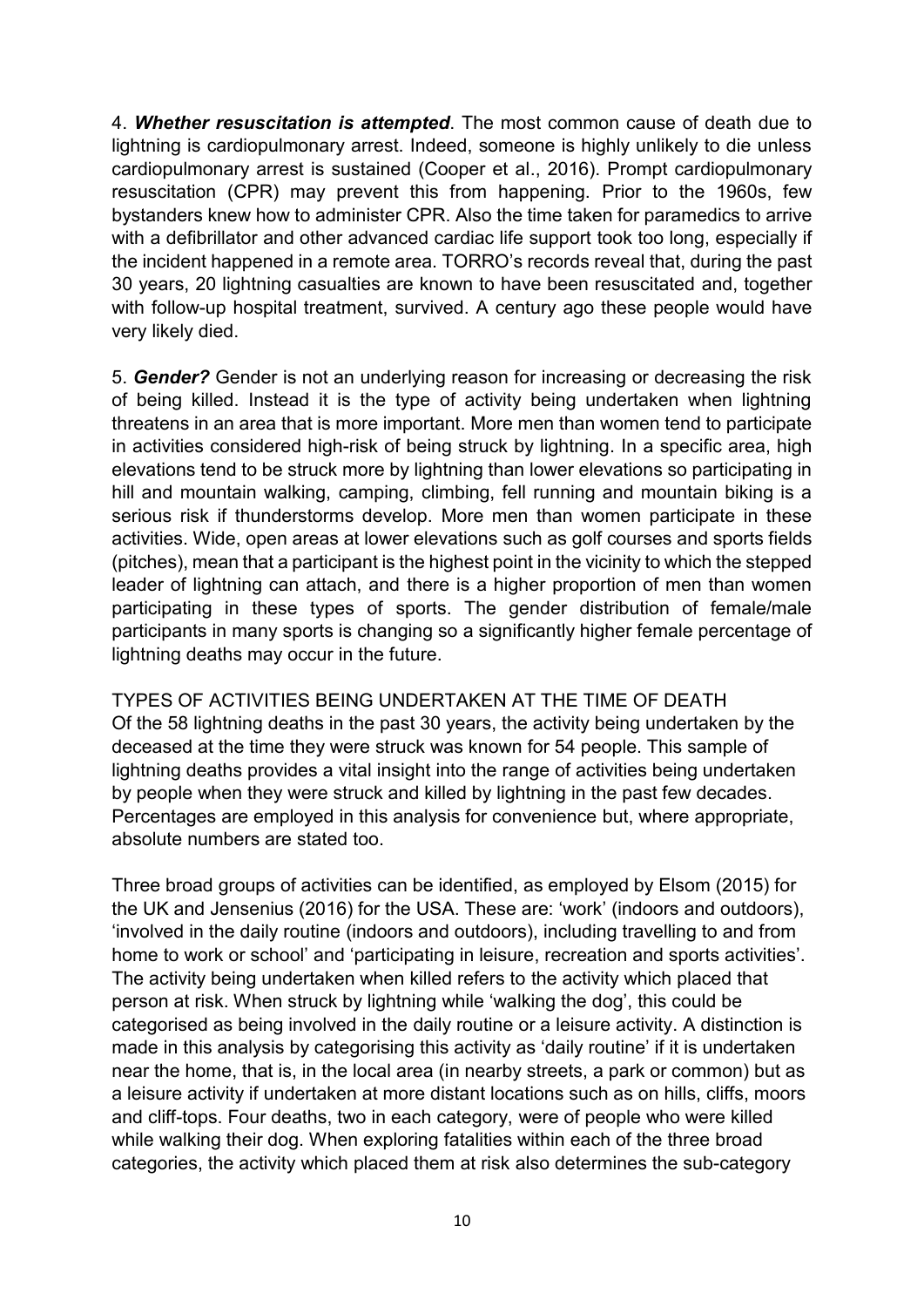group. For example, if a person had been playing football or fishing but was struck by lightning as they ran for shelter, the fatality was placed in the sub-category of 'participating in the sport of football or fishing' respectively.

As Figure 6 highlights, 'work' activities accounted for 15 per cent (8 deaths) of all known deaths, undertaking 'daily life' 13 per cent (7 deaths) and 'leisure, recreation and sports activities' 72 per cent (39 deaths). In absolute terms, the 8 deaths 'at work' were in agriculture (4), construction (2), fish farming (1) and military/armed forces (1). Apart from one death in April 2012 near Crewe, Lancashire, of a 41-yearold bricklayer struck outside on a building site while standing and drinking tea, the other 'work' deaths took place in 1996 or earlier. This may suggest a growing awareness over time of the threat of lightning whilst at work. The seven deaths in the 'daily routine' category all occurred when the victims were walking to or from home to a school, work or the shops or were walking the dog in the local area.



*Figure 6. Lightning fatalities by activity in the past 30 years (1987-2016) in the UK.*

The 39 fatalities in the 'leisure, recreation and sports activities' category occurred while walking for leisure (20), fishing (4), playing golf (4), playing cricket (3), playing football (3) playing rugby (1), undertaking a water-related activity (kayaking) (1), children playing (1), holidaying in a caravan park (1), and flying a model aircraft on a disused airfield (1). More than half of those killed while engaged in a sports activity (9 out of 16) were continuing their activity when struck while the others were either seeking shelter or had reached shelter. Unfortunately, amongst the latter group, the shelter chosen was often a bad choice, being a tree which was subsequently struck and they were killed when the lightning passed down the tree trunk and side flashed (splashed) to the individual(s) sheltering from the heavy rain beneath. For example, on 27 June 2009 at Small Heath Park, Birmingham, West Midlands, a group of teenagers had their cricket match interrupted by a thunderstorm. They sought shelter from the heavy rain under a nearby tree which was then struck. Five boys suffered minor injuries, one suffering convulsions, and a 16-year-old suffered serious burns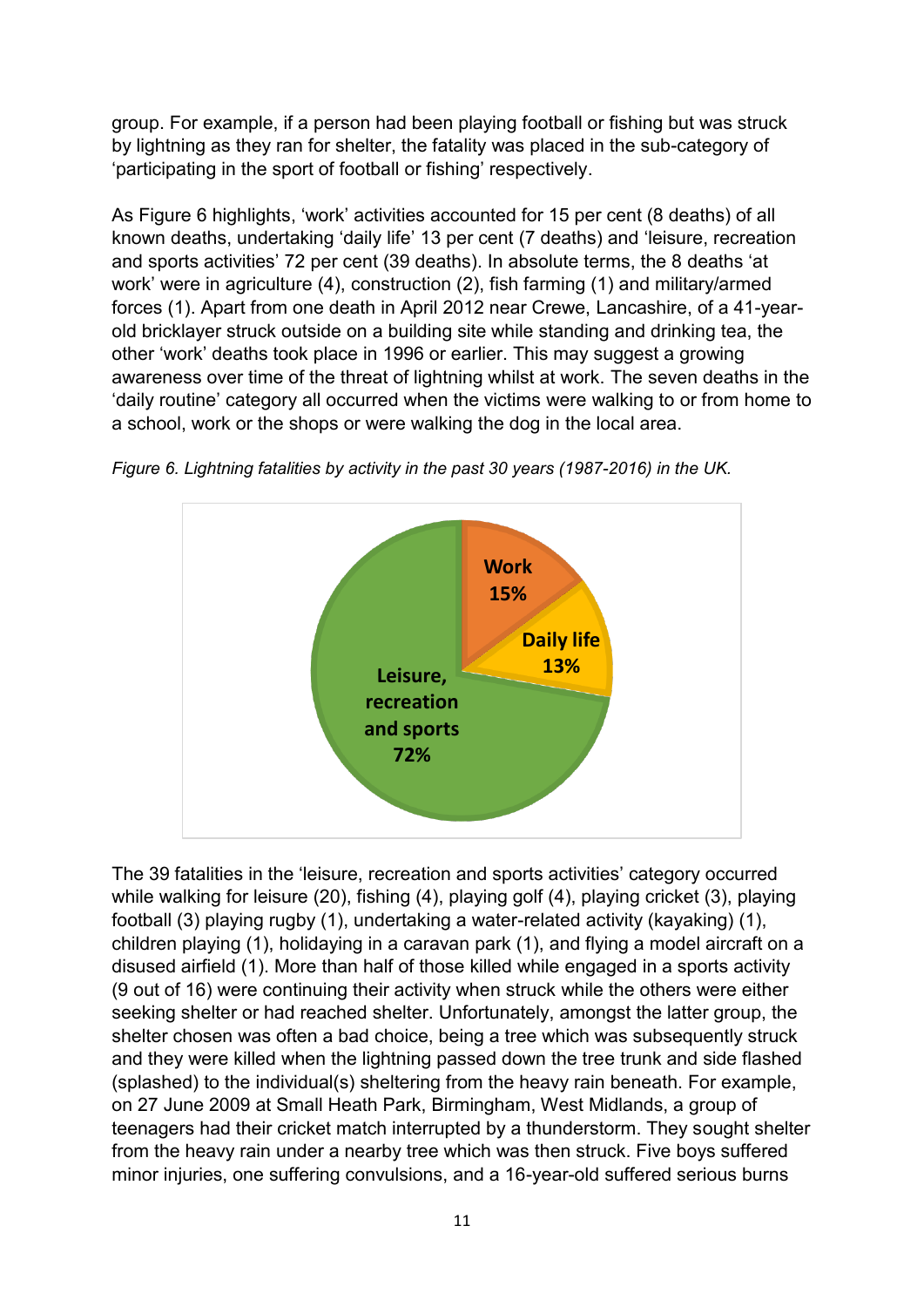and cardiac arrest but was resuscitated. Unfortunately, he died in hospital three days later. In the past 10-15 years, most golf courses provide a warning when thunderstorms develop (sounding of a klaxon) to tell players to discontinue playing immediately and head for the Clubhouse. Unfortunately, no klaxon was sounded at a Newbury golf course in 28 June 2005 as the manager had left and even though two golfers had decided to stop play and seek the safety of the Clubhouse, they were struck on their way and one was killed.

Ten of the 20 leisure walking fatalities occurred on hills, mountains or cliff tops – all were men. This highlights that walking at exposed, high elevation locations, often distant from safe refuges, contributed to one fifth (19 per cent) of all UK deaths in the past three decades for which the activity being undertaken by the deceased at the time they were struck was known (54 deaths). It is clearly important for those engaged in this activity to be aware of the lightning safety guidance outlined previously by Elsom et al. (2016) for hill and mountain walkers. Hill walkers need to pay particular attention to weather forecasts and postpone the activity if thunderstorms are forecast. Unfortunately, some people lead busy lives and are very reluctant to alter their plans and so put themselves, friends and family at risk of being struck by lightning.

NOTES ON DAYS WITH FATALITIES ASSOCIATED WITH LEISURE ACTIVITIES Regarding awareness of the lightning risk, an investigation has been made of the synoptic and weather situation on days when thunderstorms developed and lightning resulted in deaths amongst people undertaking leisure activities, specifically when they were walking on hills, mountains and cliff tops and walking at lower elevations including parks, a canal bank and on the side of a Scottish loch. During the 30 year period there were 19 days in which a total of 20 people engaged in the these activities died as a result of injuries directly related to lightning.

Lamb's Classification of weather types (Climate Research Unit, University of East Anglia) is a convenient way of expressing the airflow – direction of the overall isobaric pattern - over the British Isles based on the grid 50°N to 60°N and 10°W to 2°E. A variety of weather types occurred on days when fatal lightning incidents occurred. Southerly or southeasterly types were noted for five of the days; eight occasions were classified as Cyclonic (including one day each of the CSE, CNW and CW type); five days were Anticyclonic; and one day was Northerly. A more relevant classification for the current analysis is to consider the synoptic situation and airflow around the time (and location) of each of the fatality incidents. Four synoptic and airflow scenarios were identified (Figure 7). Only four of the days occurred in the classic or modified Spanish Plume situation (Lewis and Gray 2010; Met Office, 2017), the major scenario for widespread severe thunderstorms (scenario 1). Three other fatal lightning incident days involved warm, rather stagnant air in slack weather situations (COLS or shallow depressions) where thunderstorms are especially favoured along convergence zones like sea breezes (scenario 2). The remaining 12 days featured air masses of polar maritime origin, albeit sometimes with a long 'fetch'. Six of these were in showery situations in cyclonic westerly or northwesterly set-ups with one occasion being in winter (scenario 3), and six were linked to returning maritime polar air with a cyclonic curvature, arriving from between southeast and southwest (scenario 4). Scenario 4 was present on the two occasions with deaths from more than one incident: 1 May 1988 (three separate incidents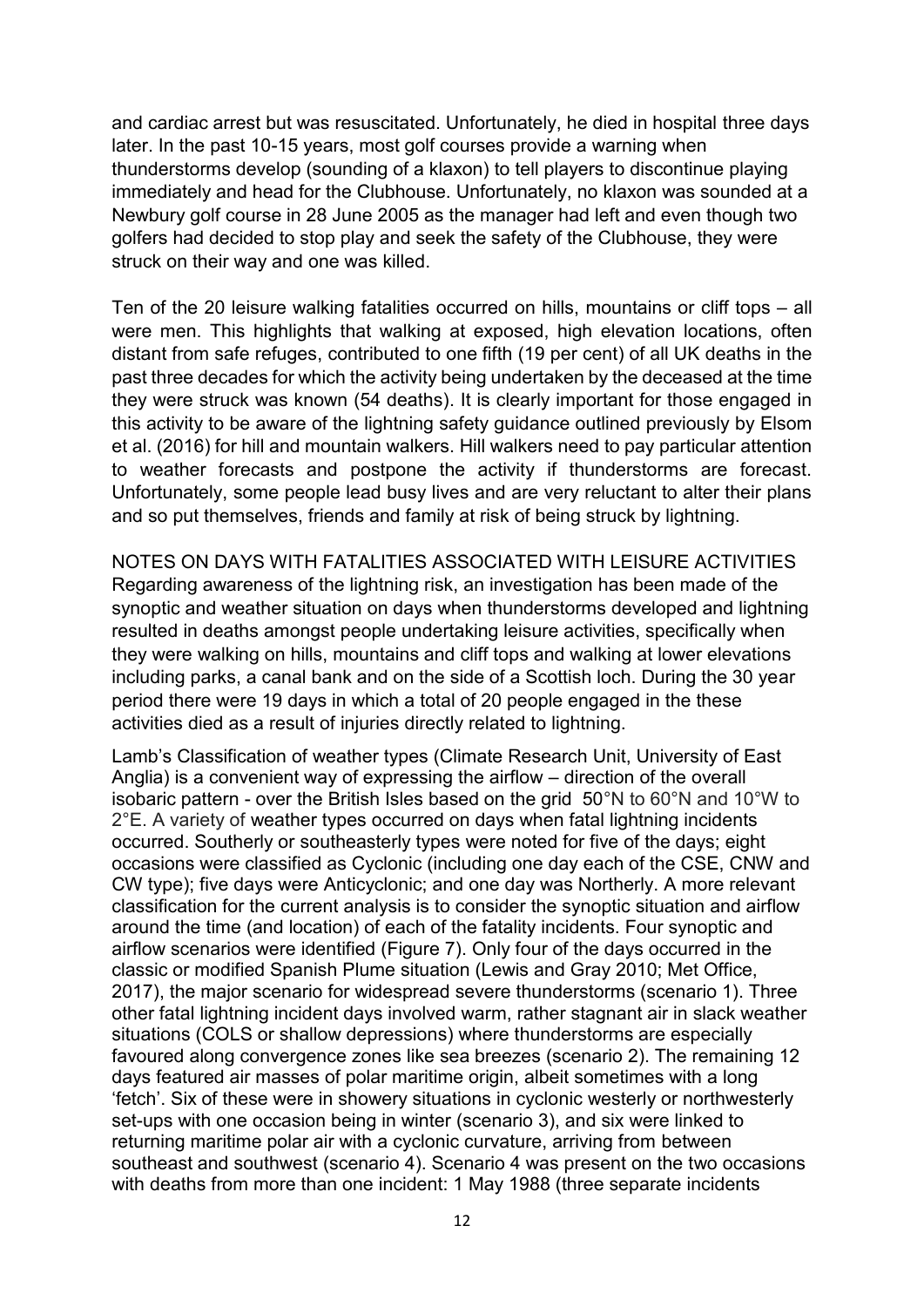resulted in the deaths of three walkers, two in Cumbria and one in Shropshire) and 5 July 2015 (two incidents resulted in the 'simultaneous' deaths of two hill walkers on peaks 1.7 km apart on the Brecon Beacons, South Wales, as explored by Elsom et al., 2016).

*Figure 7. The synoptic and airflow situations on days when people participating in leisure walking were struck and killed by lightning in the past 30 years (1987-2016) in the UK.*



| Scenario 1. Classic or modified<br>Spanish Plume situations. | Scenario 2. Warm, rather stagnant air in<br>slack weather situations (COLS or shallow<br>depressions). |
|--------------------------------------------------------------|--------------------------------------------------------------------------------------------------------|
| Scenario 3. Showery situations in                            | Scenario 4. Returning maritime polar air                                                               |
| cyclonic westerly or northwesterly                           | with a cyclonic curvature, arriving from                                                               |
| set-ups                                                      | between southeast and southwest.                                                                       |

During the 'warm season', days with polar maritime air often start with sunny, relatively cool, fresh mornings; visibility is excellent and the prospect is initially inviting for leisure walkers, including those interested in weather photography. Moreover, forecasts will probably not give the risk of thunder such a high profile as on days of the 'warm plume' scenario; a typical forecast might be "showers developing, some heavy with a chance of hail and thunder". The initial thundery showers may have just occasional discharges which means a possible warning of thunder rumbling in the distance may be absent.

## INDOOR DEATHS?

Although people have been injured by lightning indoors in the past 30 years in substantial, electrically earthed buildings, there have been no deaths (Elsom and Webb, 2014). This contrasts markedly with a century ago when, for example, in the decade of the 1900s (1900-1909), 24 per cent of all deaths occurred indoors (Elsom, 2015). The reason why people were vulnerable when lightning struck a substantial buildings in the 1900s and in earlier periods was because these buildings lacked the electricity, telephone and plumbing circuits that today provide routes to conduct the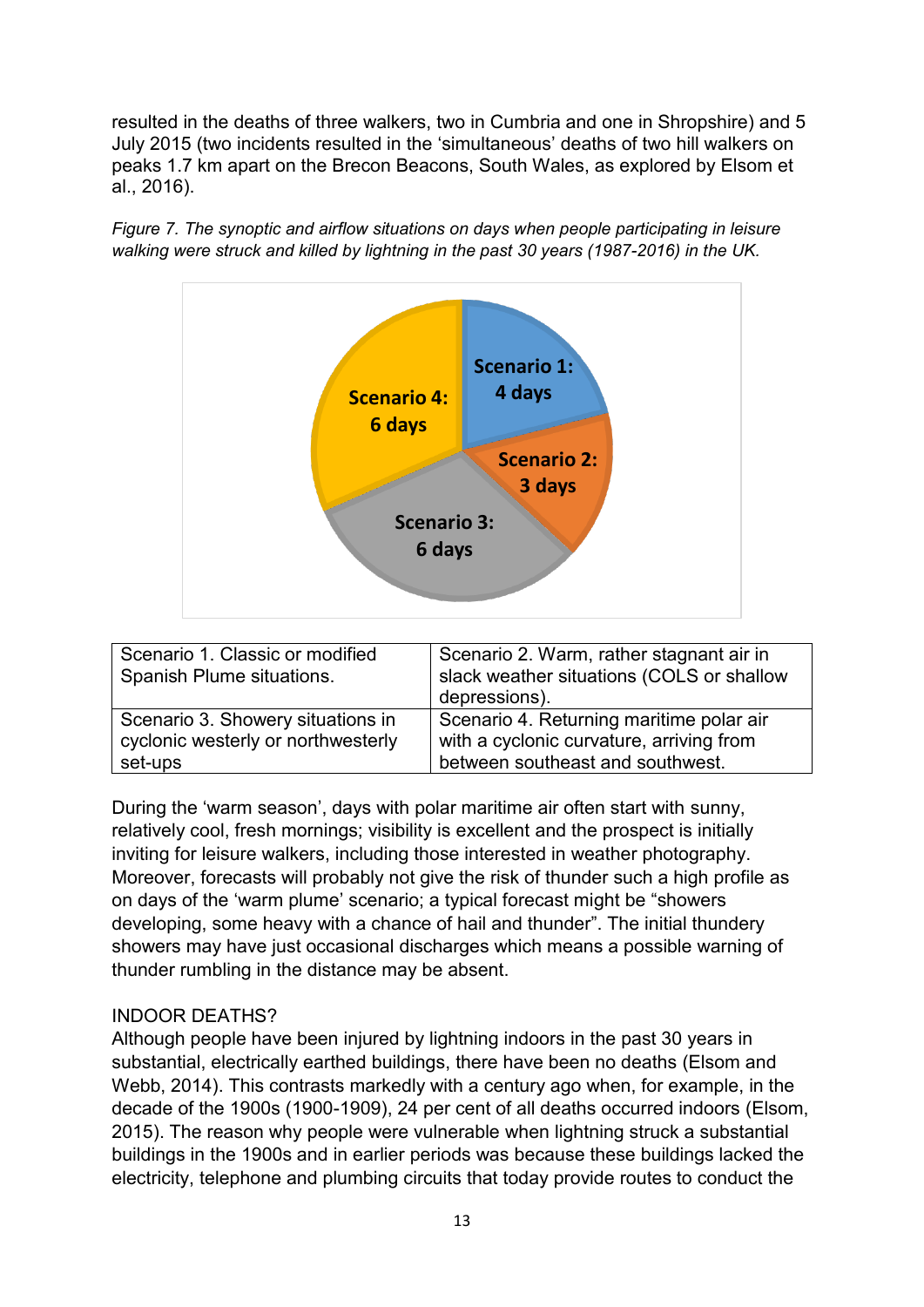electric current of the lightning from the point of contact to the ground. Consequently, in modern buildings the current passes around the structural frame of a building and through its walls before eventually earthing in the ground. Unless a person is in contact with or close to these circuits they are unlikely to experience a fatal current. The walls may be damaged as cables are heated virtually instantaneously to very high temperatures resulting in burning and explosive damage. Surge protectors fitted to electrical appliances and computers minimise the electrical current to which a user may be exposed too. Lightning injuries continue to happen indoors but no deaths inside well-grounded, substantial buildings are known for the past five or six decades in the UK. Unfortunately, small structures such as huts, sheds and park shelters are not usually well-grounded electrically so fatalities may continue to happen inside them (Elsom, 2015).

## COMPARISON WITH THE USA

There were 313 people killed by lightning in the USA for a recent ten-year period (2006-2015). Detailed information was known for 297 deaths (95 per cent). Jensenius (2016) analysed these 297 deaths and found that work-related activities accounted for 16 per cent of the deaths (47 out of 297), the daily or weekly routine for 16 per cent (49 out of 297), and leisure and sports activities for 68 per cent (201 out of 297). These percentages, presented in Figure 8, are broadly similar to the UK findings in this paper (Figure 6) which are based on a much smaller number of deaths for the past 30 years.





# GENDER OF FATALITIES

Figure 9 highlights that males accounted for 83% of all lightning deaths in the UK in the past 30 years. This is similar to the USA situation as Jensenius (2016) found that males accounted for 79 per cent of all the lightning fatalities in the ten-year period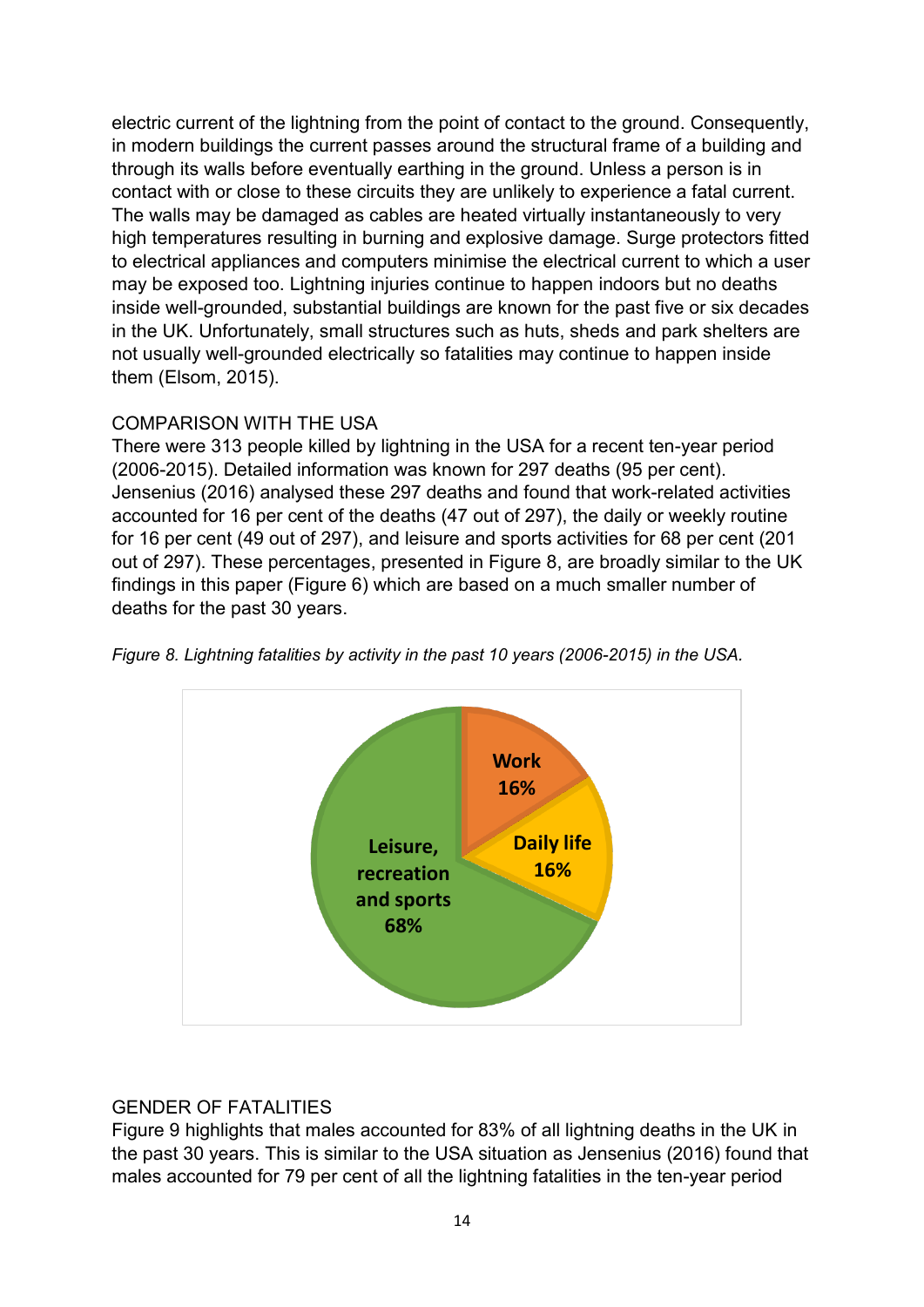(2006-2015). Gender percentages have not changed significantly in the UK during the past century or so. For example, during the corresponding 30-year period a century ago (1887-1916), males accounted for 87 per cent per cent of all known lightning deaths (Table 1). The high percentage of male deaths reflect the higher proportion of male participation in outdoor work-related activities (construction, farming, military) and specific outdoor leisure activities (hill and mountain walking) and sports activities (cricket, fishing, football and rugby). The ten female lightning deaths occurred in all three of the broad categories of activities but half were killed while 'walking for leisure' in their local area (in the 'Daily life' broad activity category) on a weekday and none at more remote and high elevation locations (hills, mountains, moors or cliff-tops) where ten men lost their lives, with seven of the ten deaths taking place on a Sunday.

Jensenius (2016) raises the question as to whether there are behavioural differences between men and women regarding attitude to the lightning risk and whether this, and not simply the types of lightning-vulnerable activities that more men than women undertake, contributes to the higher male percentage of lightning deaths. Possible behavioural differences suggested include men being less aware of the lightning risk, being less willing to be inconvenienced by the threat of lightning (by postponing a planned activity) and being more likely to ignore the risk until the threat is so imminent that there is little time left to seek safe shelter. An unwillingness to wait at least 30 minutes after the last lightning or thunder before leaving a safe shelter to return outdoors may be another possibility. This issue requires further research.



*Figure 9. Gender of lightning fatalities in the past 30 years (1987-2016) in the UK.*

## TEMPORAL VARIATION OF LIGHTNING DEATHS

Not surprisingly, given the seasonal distribution of thunderstorms, it is the spring and summer that accounted for 87 per cent of all lightning fatalities (Figure 10). More specifically, the four months of May (13 deaths), June (8 deaths), July (9 deaths) and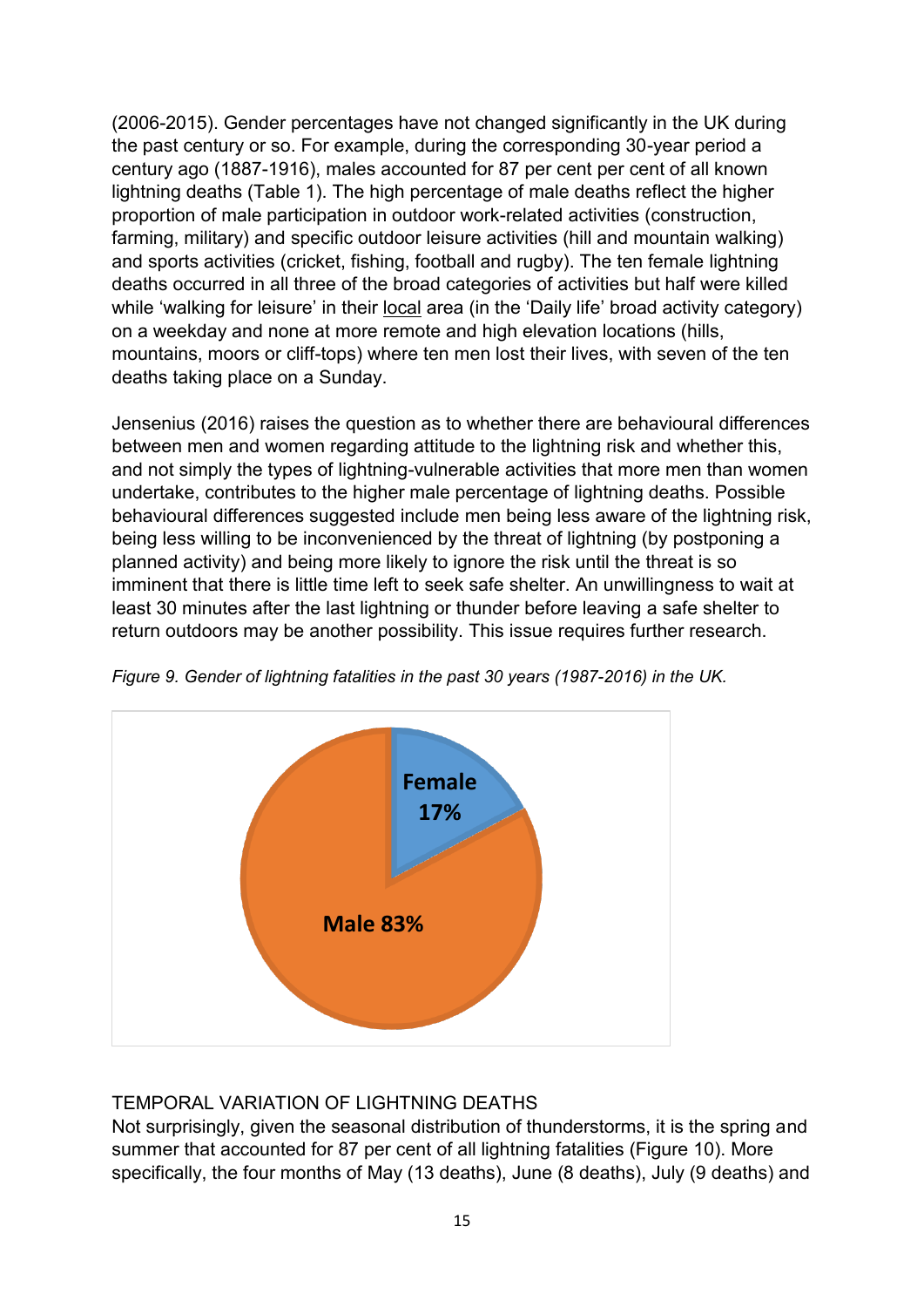August (13 deaths) were responsible for 80% of all lightning deaths. These are also the months when people spend more time outdoors and participate in outdoor leisure, recreation and sports activities. May is commonly the month when the first major thunderstorms of the year occur in the UK. Many people will be spending time outdoors in May enjoying the spring warmth, perhaps the first warm period of the year since winter, and may not realise that thunderstorms can develop rapidly on such days and pose a lightning risk.





Most lightning deaths occurred during the late afternoon or early evening, a time when thunderstorms are more frequent and more people are outdoors. Fewer people are killed during thunderstorms at night as most people are indoors and relatively safe from a lightning strike compared to being outdoors (Figure 11). Unfortunately, a 22-year-old man who stepped outside his holiday caravan at 0130 UTC during a thunderstorm at Billing, Northamptonshire, on 8 August 1992, was struck by lightning and killed.

*Figure 11. Fewer people are killed at night by lightning as most people are indoors and relatively safe from a lightning strike compared to those outdoors. Nighttime lightning on 4 July 2015 Bury St Edmunds, Suffolk (copyright: Andrew Scott).*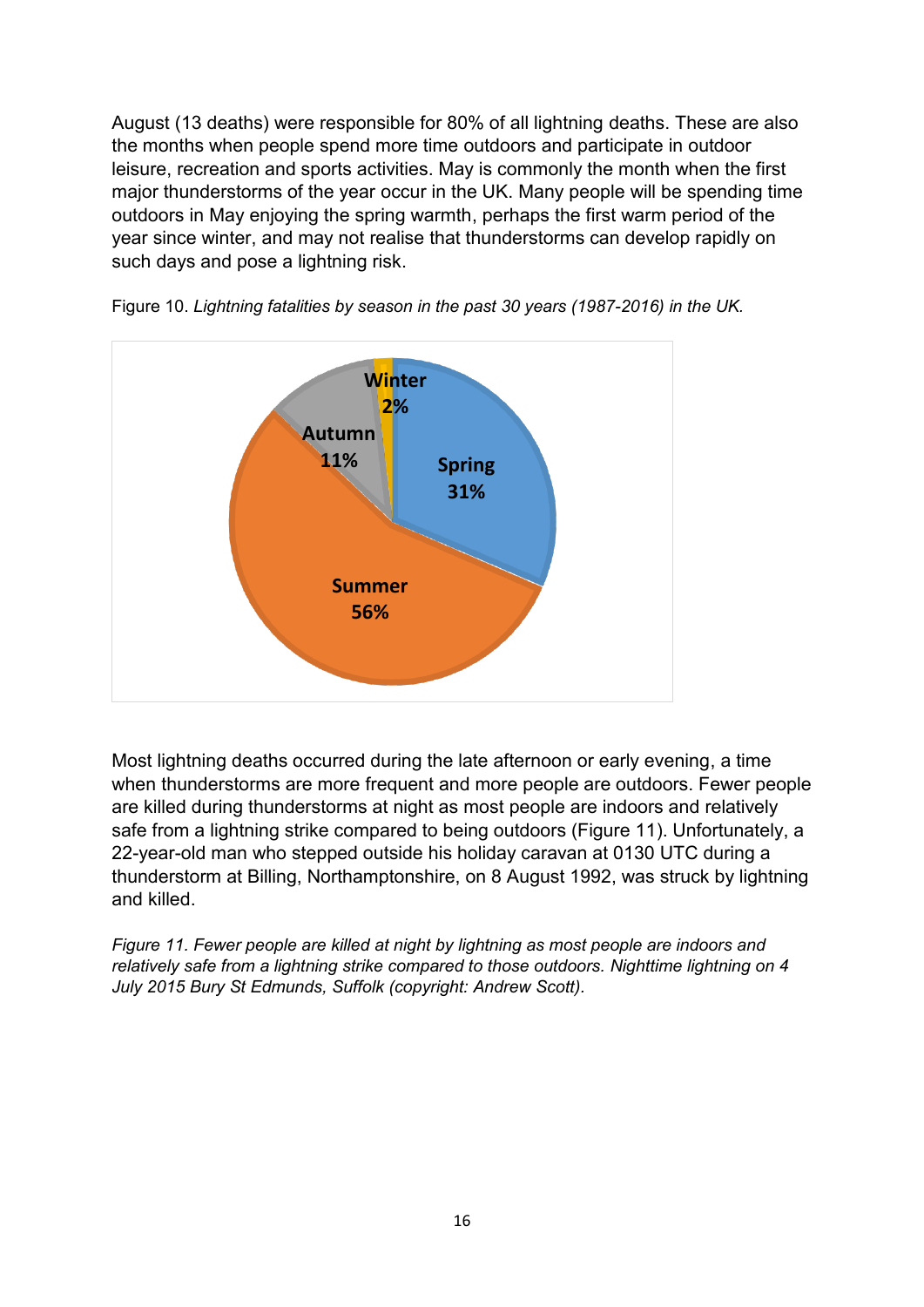

Although lightning deaths occurred on all day of the week, Sundays gave rise to one quarter of all known deaths (26 per cent or 14 out of 54 deaths for which the day is known) as shown in Figure 12. This reflects that Sunday is a day when larger numbers of people have the time to participate in leisure and recreation activities which may put themselves at risk such as hill walking. All the male and female deaths in the 'work' activity category occurred on weekdays. All female deaths happened on weekdays.

Figure 12. *Lightning fatalities by day-of-the-week in the past 30 years (1987-2016) in the UK.*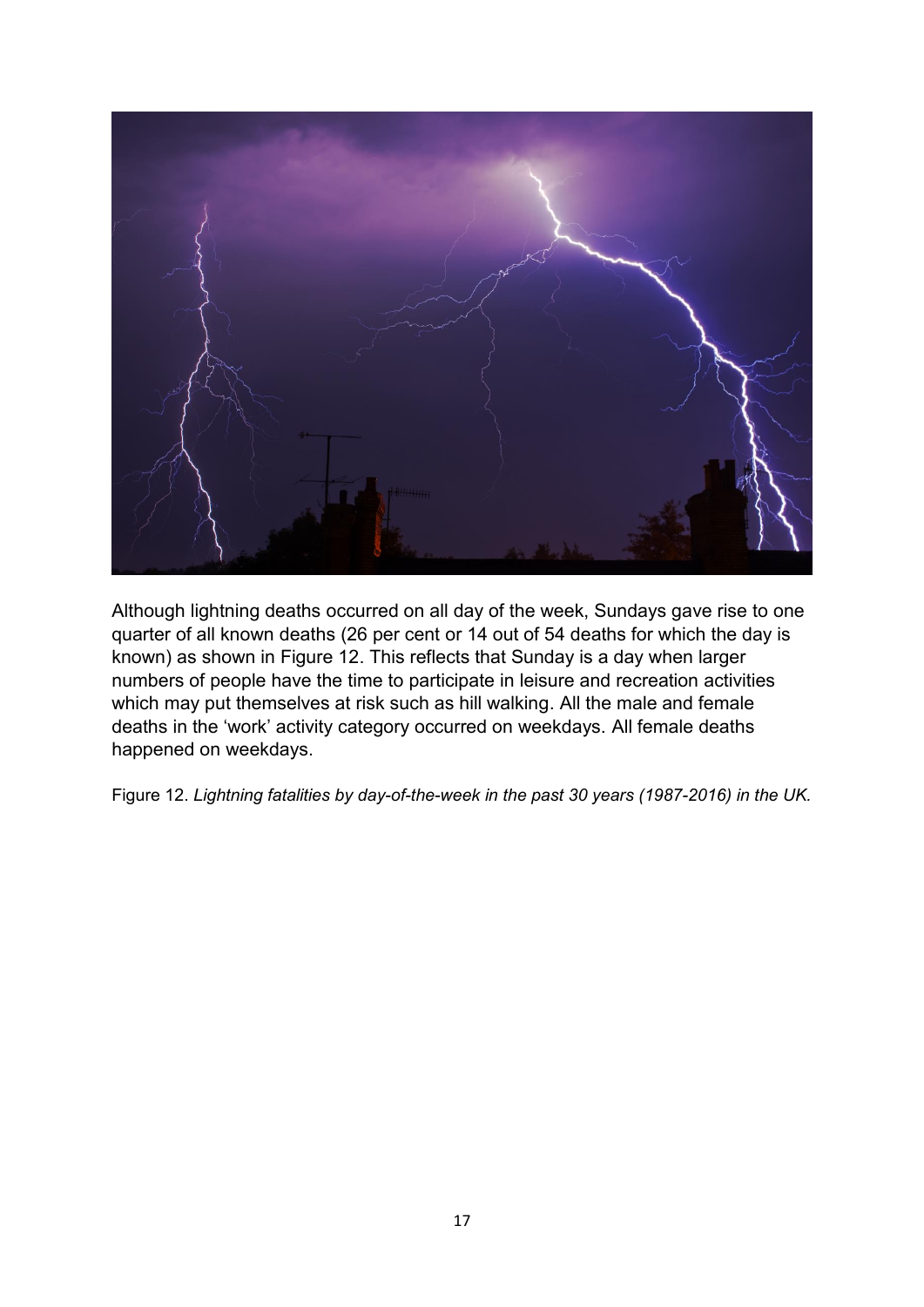

## AGE OF LIGHTNING FATALITIES

The youngest death was a two-year-old girl on 7 September 1994 who was with her mother while she was picking potatoes in a wide open field near Faversham, Kent, when they were both struck by lightning. Her mother was only slightly injured. The oldest person killed was a 75-year-old retired miner who was struck by lightning whilst walking near his home on a footpath in Ammanford, Dyfed, Wales, on 24 May 1989. The highest number of deaths occurred amongst the 20-29 year-age-range (Figure 13). Their deaths were associated with participating in sports activities (cricket, football, golf, fishing), undertaking leisure and recreation activities (walking) and working (farmer, fish-farm worker, house repairer). A larger sample size would be needed to explore age-range differences more fully.

Figure 13. *Lightning fatalities by age group in the past 30 years (1987-2016) in the UK.*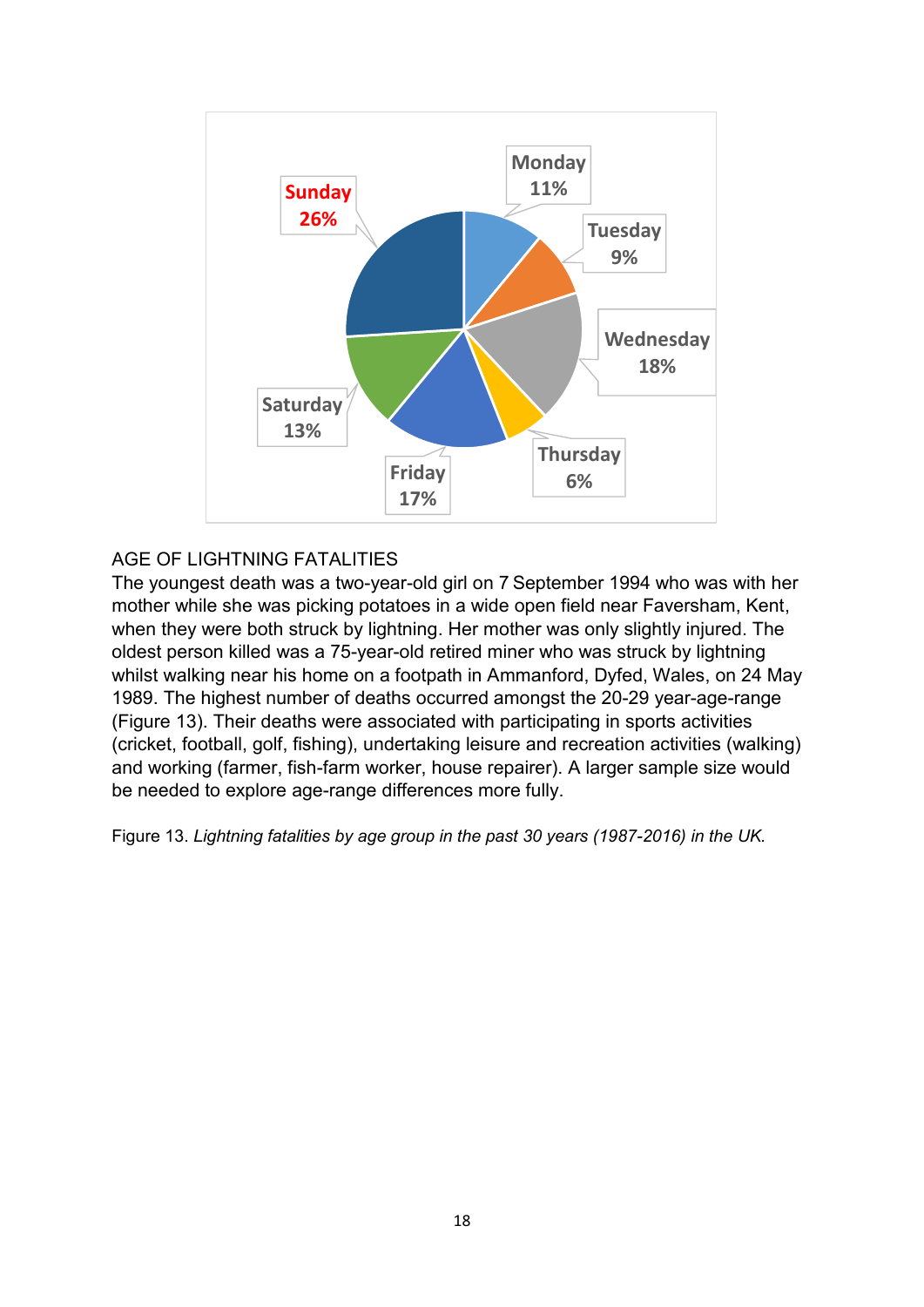

## **CONCLUSION**

The details about lightning deaths in the past 30 years provide an important insight into the risk that lightning poses to people in the UK. Participating in the broad group of 'leisure, recreation and sports activities' poses the greatest risk. Leisure walking on hills, mountains and cliff-tops (10 deaths) together with participating in outdoor sports activities, especially cricket, fishing, football, golf, rugby and watersports (16 deaths) gave rise to around half (48 per cent or 26 of 54 deaths for which activities were known) of all UK deaths in the past three decades. Ensuring all people understand that lightning in their vicinity will always pose a dangerous risk (unless they are indoors in a substantial electrically-grounded building or in a metal-topped enclosed motor vehicle) will be vital if fatalities are to be avoided in the future. Particular efforts need to be directed toward hill and mountain walkers and outdoor sports participants to ensure they reschedule or promptly curtail their activity when thunderstorms are forecast or develop respectively (Elsom et al., 2016). Moreover, the decision to discontinue an activity when lightning threatens needs to be taken with sufficient time to reach a safe shelter.

#### ACKNOWLEDGEMENTS

The authors would like to thank the staff at the national statistics agencies who provided some additional information regarding lightning deaths in the UK and clarified some issues relating to the reporting of their data. Also thanks to the many people who have provided the authors and TORRO with details of recent and historical lightning UK incidents. This has helped greatly to support the authors' continuing research into lightning impacts and risks to people in the UK.

#### **REFERENCES**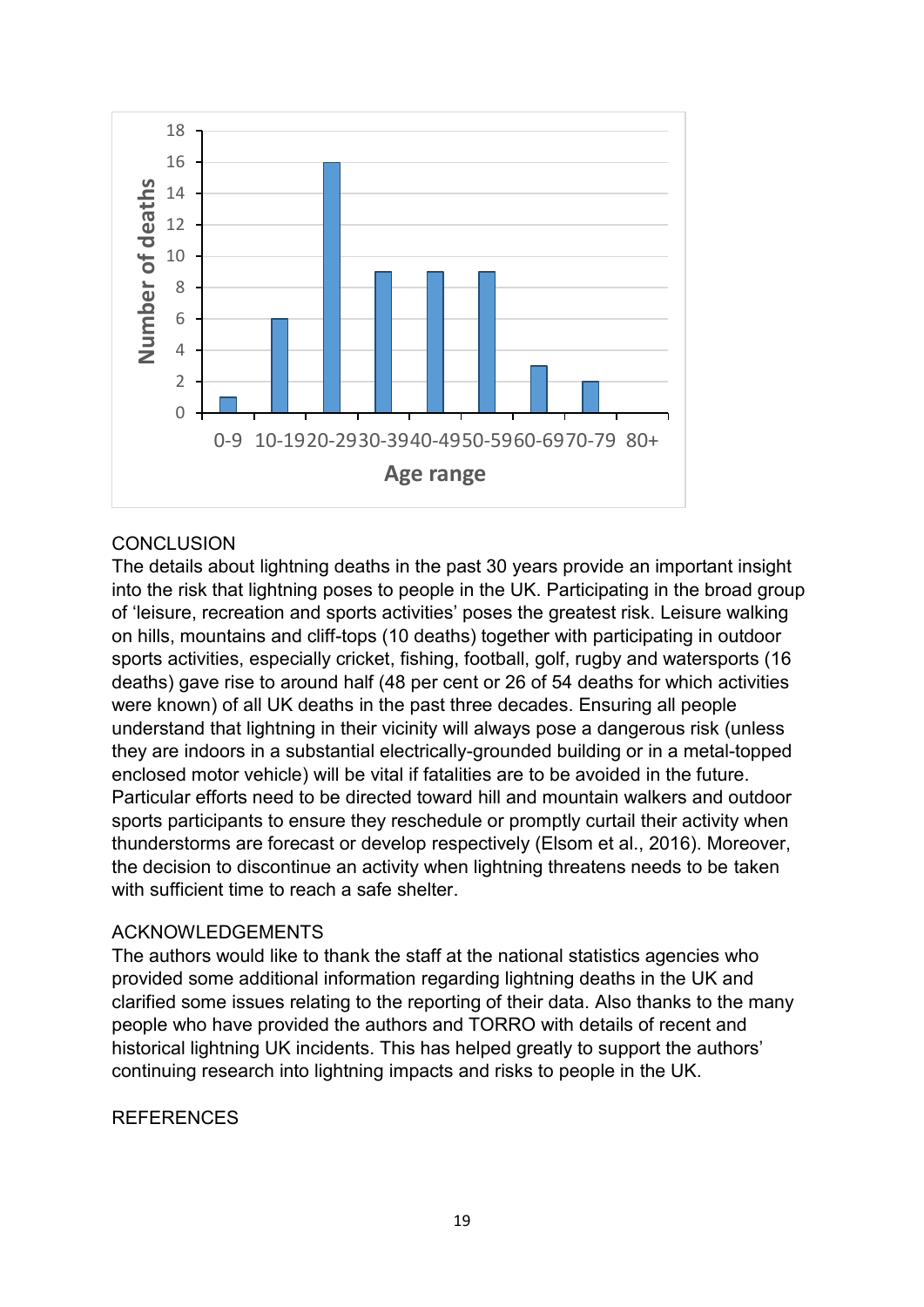CHRISTIAN, H.J., BLAKESLEE, R.J., BOCCIPPIO, D.J. AND 8 others (2003) Global frequency and distribution of lightning as observed from space by the Optical Transient Detector. *Journal of Geophysical Research,* 108 (D1, 4005), pp.1-15.

CLIMATIC RESEARCH UNIT, University of East Anglia: data. Lamb Weather Types (LWTs), available at:<https://crudata.uea.ac.uk/cru/data/lwt/> (accessed 11 Feb 2017)

COOPER, M.A, ANDREWS, C.J, HOLLE R.L., BLUMENTHAL, R. and ALDANA, N.N. (2016) Lightning-related injuries and safety, In Auerbach, P.S., Cushing T.A. and Harris, N.S. (ed.) *Auerbach's Wilderness Medicine,* Seventh Edition, Philadelphia: Elsevier, chapter 5, pp. 71-117.

ELSOM, D.M. (1994) Injuries and deaths caused by lightning in the United Kingdom: a new national database. *J. Meteorology, UK*, 19(193), 322-327.

ELSOM, D.M and WEBB, J.D.C (2014) Deaths and injuries from lightning in the United Kingdom, 1988-2012. *Weather*, 69, 221-226.

ELSOM, D.M. and WEBB, J.D.C. (2015a) Lightning injuries and fatalities in the United Kingdom 2014 and a summary of personal-injury lightning incidents from 1988 to 2014. *Int. J. Meteorology, UK*, 40 (391), 84-91.

ELSOM, D.M. and WEBB, J.D.C. (2015b) Lightning impacts in the United Kingdom and Ireland. In Doe, R.K. (ed.) *Extreme Weather: Forty Years of the Tornado and Storm Research Organisation (TORRO)*, Chichester: John Wiley & Sons, chapter 10, pp. 195-207.

ELSOM, D.M., WEBB, J.D.C., ENNO, S-E. and HORSEMAN, A. (2016) Lightning fatalities and injuries in the UK in 2015 and lightning safety advice for hill and mountain walkers. *Int. J. Meteorology, UK*, 41 (397), 105-126.

HOLLE, R. (2008) Annual rates of lightning fatalities by country. *2 nd International Lightning Meteorology Conference,* Tucson, AZ, 10pp. [http://www.vaisala.com/Vaisala%20Documents/Scientific%20papers/Annual\\_rates\\_o](http://www.vaisala.com/Vaisala%20Documents/Scientific%20papers/Annual_rates_of_lightning_fatalities_by_country.pdf) f lightning fatalities by country.pdf (accessed January 2017)

HOLLE, R. (2016) The number of documented global lightning fatalities.  $24<sup>th</sup>$ International *Lightning Detection Conference & 6th International Lightning Meteorology Conference,* San Diego, CA, 4pp. [http://www.vaisala.com/Vaisala%20Documents/Scientific%20papers/2016%20ILDC](http://www.vaisala.com/Vaisala%20Documents/Scientific%20papers/2016%20ILDC%20ILMC/Ron%20Holle.%20Number%20of%20Documented%20Global%20Lightning%20Fatalities.pdf) [%20ILMC/Ron%20Holle.%20Number%20of%20Documented%20Global%20Lightnin](http://www.vaisala.com/Vaisala%20Documents/Scientific%20papers/2016%20ILDC%20ILMC/Ron%20Holle.%20Number%20of%20Documented%20Global%20Lightning%20Fatalities.pdf) [g%20Fatalities.pdf](http://www.vaisala.com/Vaisala%20Documents/Scientific%20papers/2016%20ILDC%20ILMC/Ron%20Holle.%20Number%20of%20Documented%20Global%20Lightning%20Fatalities.pdf) (accessed January 2017)

JENSENIUS, J. S. (2016) A detailed analysis of lightning deaths in the United States from 2006 through 2015. National Weather Service, National Oceanic & Atmospheric